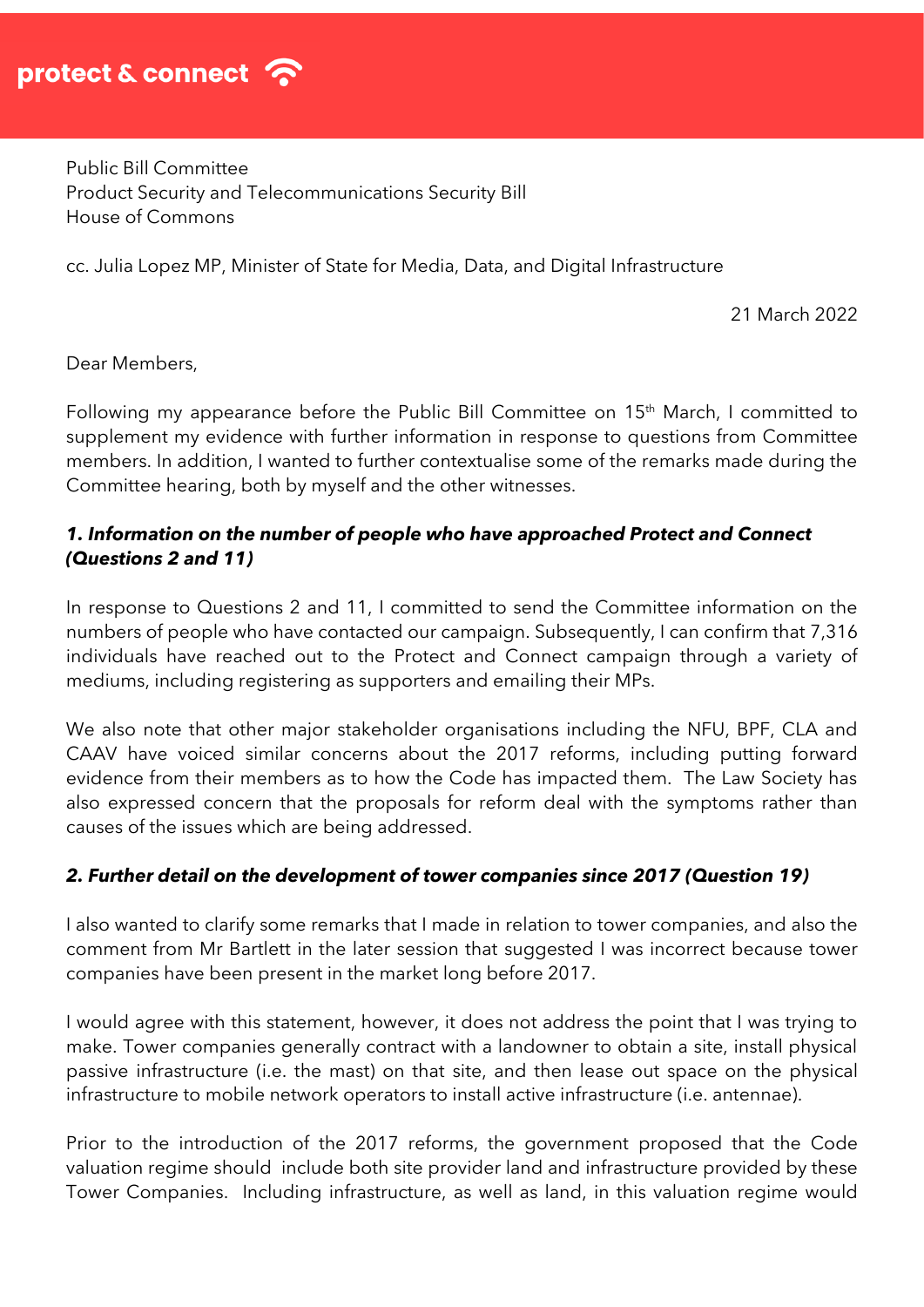have seen those operating the networks and directly providing 5G benefit from an annual saving of £91m. Ultimately, the government did not proceed with this proposal, fearing that the Tower Companies "were particularly sensitive to reductions in revenue". Tower companies have therefore been able to use the Code to depress rents paid to site providers significantly while enjoying immunity from the reductions themselves. Most worryingly, we have not seen (nor can the Government identify) these savings being fully passed on to the mobile network operators. Since it is the mobile network operators that make decisions about the rollout of 5G and extension of coverage into rural areas, we would ask you to consider if the savings that are being made (whatever they are) under the 2017 reforms are to the wider public benefit at all.

Indeed, in a presentation produced by Vantage Towers in relation to its sale, supplied below in Annex 2, it was noted that the tower company would "retain 30% of the net savings" related to land lease renegotiations. In addition, the documents show that operator customers are charged an average of £17,000 per year, far in excess of the average rent paid to site providers. This demonstrates that the Code has created a significant commercial opportunity for the Code Operator, infrastructure provider sector of telecoms industry, without any incentives or obligations to pass any savings through into investment for the public good.

# *3. Challenging the assertion that only 0.5% of rent agreements are referred to a tribunal (Question 43)*

In his answer to Question 43 by Julia Lopez MP, Mark Bartlett (of Cellnex UK and representing Speed Up Britain) stated: *"Since 2017… only 0.5% of any [rent negotiation] discussions ended up in the tribunal.*" While this may reflect Cellnex's own internal data, evidence provided elsewhere by Speed Up Britain directly undermines any suggestion that this claim is representative of the national picture.

Independent analysis by the CEBR shows that, between the 2017 reforms and 2021, there were at least 336 cases and referrals to tribunals across the United Kingdom. If we take the figure used by Mark Bartlett before the Committee, of operators having completed roughly 1,000 agreements having been made since 2017, then the actual rate of tribunal is likely in the double digits and far higher than 0.5%. Further context for this low rate of renewals is that, in 2017, there was a backlog of 4,000 expired agreements with further expirations taking place at a rate of 2,200 per year. By the operators' own admission therefore, they have not dealt with their pre-existing backlog, let alone the current number of expired agreements. We should also not ignore the fact that for every single tribunal case, there are likely to be a number of notices served which have not ended up in tribunal action. We know from speaking to site providers that the service of a notice alone causes a huge amount of anguish and stress.

SUB's own figures, combined with the CEBR's independent analysis, therefore suggest that the true rate of tribunal referrals is far higher than Mr Bartlett's testimony states. Moreover, for each site owner with the resources and inclination to bring a dispute to the tribunal (the minimum cost of bringing a dispute to tribunal is estimated at £100,000), there will be many more who will not be able or willing to defend their rights in this way because they cannot afford the cost.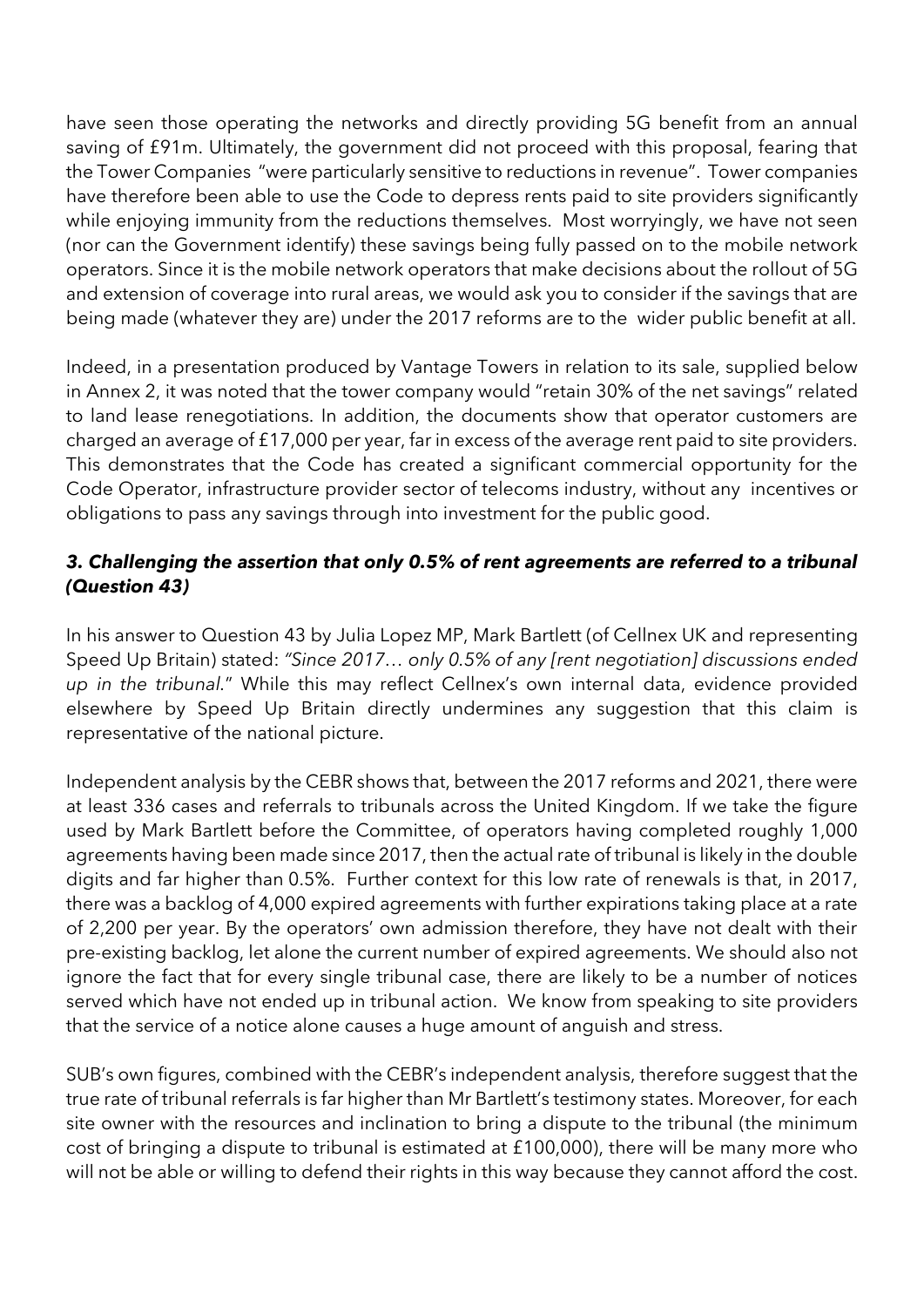In addition to the cost of bringing a dispute to the tribunal, legal action significantly slows the speed of the 5G rollout. As we stated in our evidence, the changes in the PSTI Bill will inject more hostility and create more legislation that will need to be tested in the courts, resulting in further legal challenges, slowing vitally important 5G rollout down. Consensual deals based on a fair price will always be faster.

# *4. Contextualising the claim that the 2017 reforms have only led to a 63% reduction (Question 47)*

In his answer to Question 47 by Shailesh Vara MP, Mark Bartlett stated that: "*I would also point out that, on average, it is a 63% reduction in rent".* We have reproduced here Speed Up Britain's own chart, passed to us from an un-named source, showing the changes in rent as a result of a Code agreement renewal. While not disagreeing with SUB's statement of fact that their own data shows an average reduction of 63%, their data also shows that one in four agreement renewals result in a reduction of more than 75%. We would also highlight that the government's own Human Rights memorandum to the Bill highlights that the proposed changes are likely to lead to further reductions so, even if this 63% was accurate, it is extremely likely that the figure would rise on enactment.



### **Reproduction of a chart produced by Speed Up Britain**

Protect and Connect conducted its own survey of over 100 site owners that further calls into question Speed Up Britain's data. As the following table of results show, a significant proportion of cases represent very significant reductions of more than 80% and 90%.

| Increases in rents                    |  |
|---------------------------------------|--|
| <b>Reductions in rents of &gt;90%</b> |  |
| <b>Reduction in rents of &gt;80%</b>  |  |

This more severe rent reduction is supported by analysis of results from tribunal claims, which show that rent on rural sites falls on average to £600 per year, roughly a 90% reduction from pre-2017 rent levels.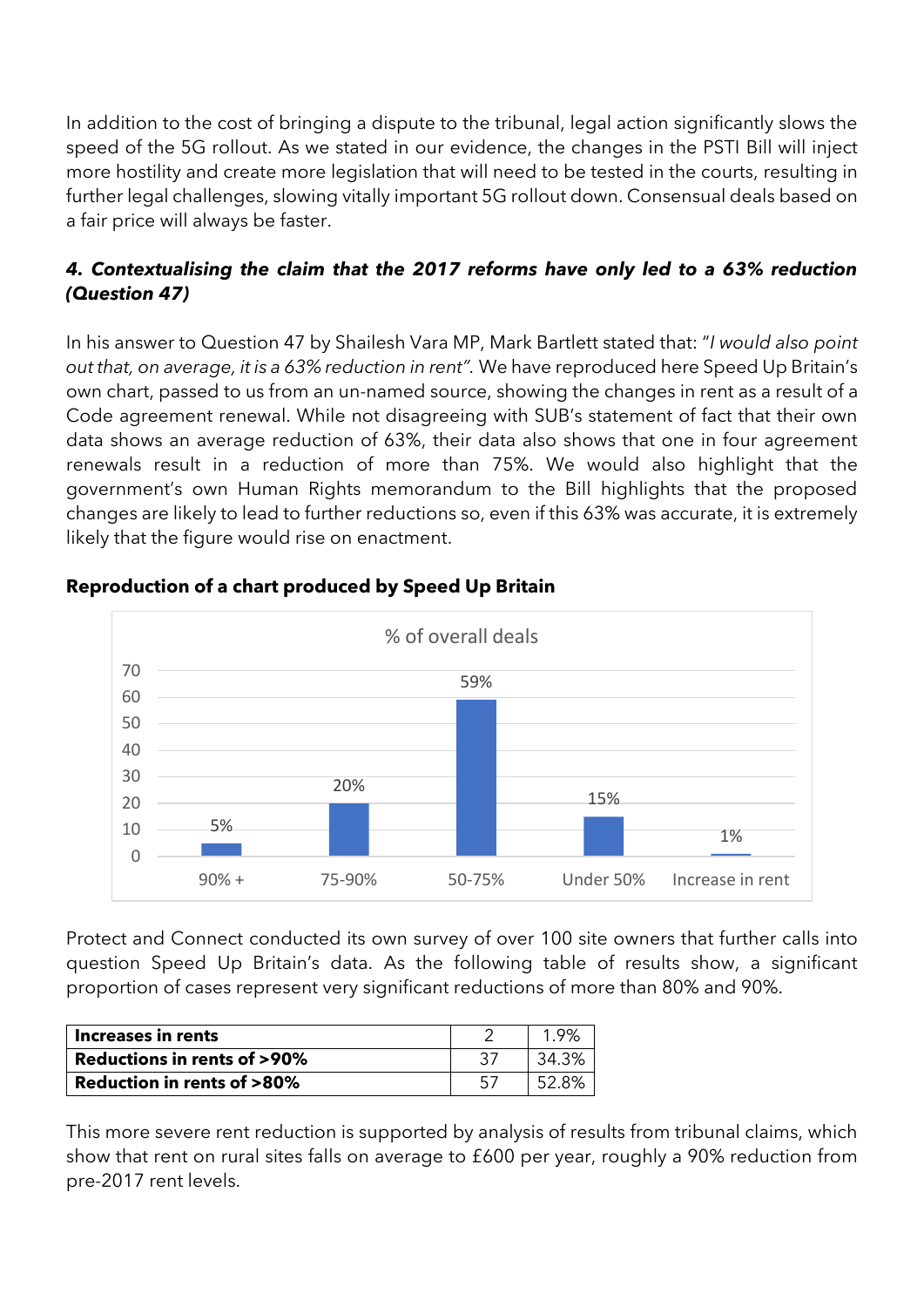# *5. Addressing the suggestion that many site owners have seen rent increases (Question 52)*

In her answer to Question 52 by Kevin Brennan MP, Juliette Wallace (of MBNL and representing Speed Up Britain) stated: "*As I say, we have a lot of sites where there has been no reduction*  and we have a small number where the rent has actually increased". However, this is not an accurate portrayal of the national picture, and is undermined by SUB's own figures which show this occurs only in 1% of cases.

## *6. Addressing the stance that issues with the 2017 Code were teething problems and that extreme rent reductions are no longer a common feature of the market (Question 1)*

In Question 1, Julia Lopez MP said that *" A larger a number of cases arose, but certainly from my experience as a Minister, the number of difficult cases seems to have evened out."* In reply, I stated: "*we are not seeing the same tailing off of difficult cases; a number of cases are continuing to come to us where leases are up for renewal".*

Our review of the weekly case list at the Upper Lands Tribunal there are at least two cases concerning the Code heard each week. Last week there was a case management hearing and an interim rights hearing both concerning EE/H3G but with two different site providers, one of them being the Trustees of the London Playing Fields Society. The previous week there was a two day hearing, again involving EE/H3G. Two days later there was a case management hearing between Cornerstone and Travelodge.

Testimonials gathered by the Protect and Connect campaign support this: we have heard numerous cases well after 2018 where site owners have seen demands of extreme reductions in rent. One example is of a site owner whose rent was reduced in 2020 from £2,900 per year to only £200, a reduction of 97%. For another site owner, who was still engaged in negotiations at the point he reached out to our campaign in 2021, he had received demands of a 90% reduction.

This is not just impacting private site owners. Hillingdon Hospital Trust was taken to court by Vodafone to reduce the rent they would pay for site rental under a new lease. As a result of the claim, the Trust has seen its telecoms mast rental income fall by 90% after a revaluation. In addition, the Trust's 2020/21 financial accounts show that it paid Vodafone over £300,000 in fees, potentially including back-dated rent reimbursements.

I hope that these further submissions have been useful for the Committee during its deliberations.

Yours sincerely,

Anna Turley Chair, Protect and Connect Campaign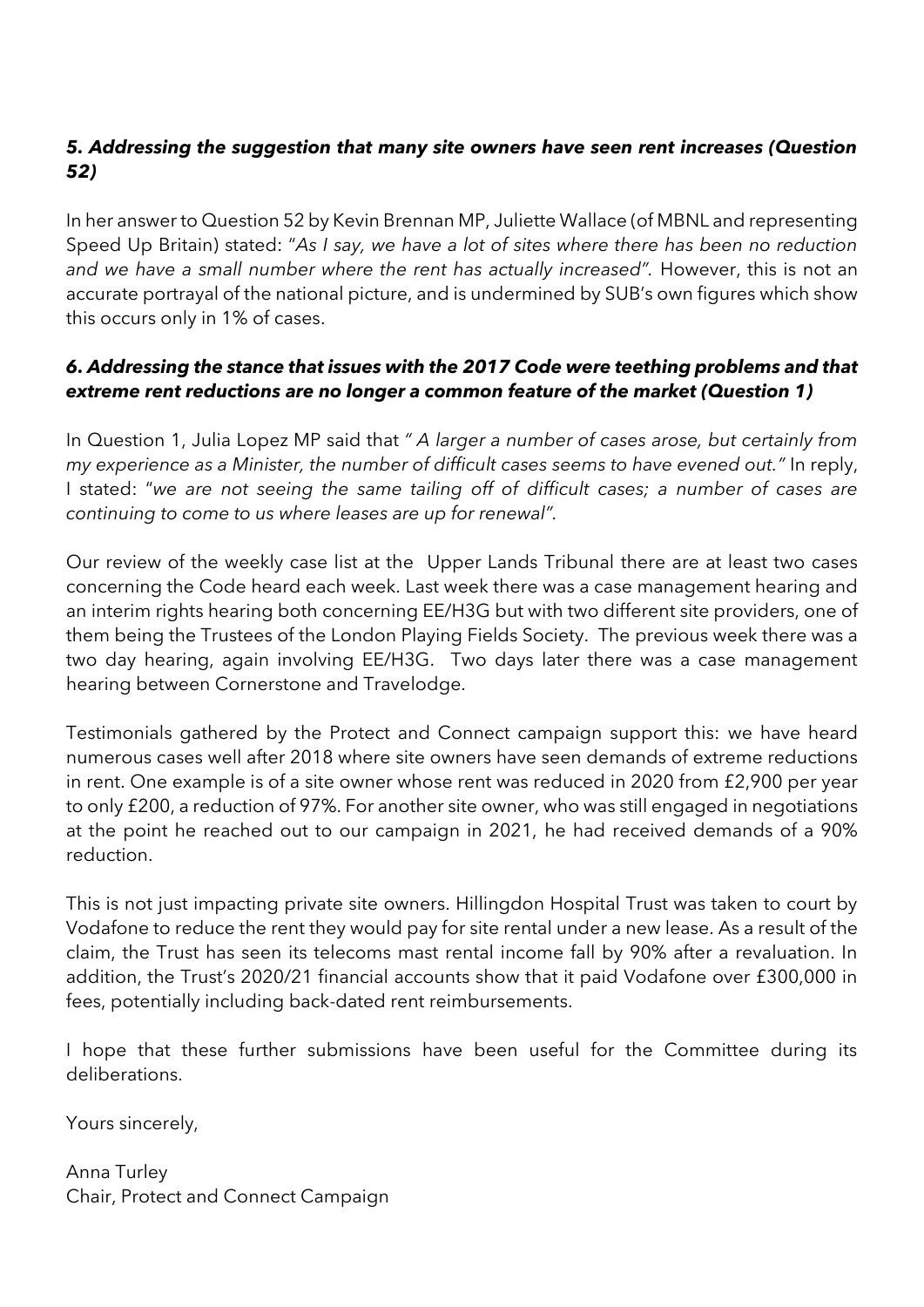# **Annex 1**: Survey results breakdown

Respondents were asked the following questions:

- *How much was your rental agreement worth per year before the rent reduction demand?*
- *What was/is the new rent proposal from the operator?*

Pre-reduction, the average respondent had a rental mast income of **£6,530,** similar to the UK average.

We received **116** answers that answered both questions: some respondents had not yet received rent proposals from operators. Of those, **108** told us that the new rent proposal was different to their previous rental agreement. Of those reporting changes, **106** reported that they had been asked for reductions.

| Questions                   |      |
|-----------------------------|------|
| <b>Increases</b>            | 1 Q  |
| <b>Reduction of &gt;90%</b> | 34.3 |
| <b>Reduction of &gt;80%</b> |      |

On average site providers who reported changes in rent were subject to reductions of **76%**.

We also asked respondents to answer the following yes/no questions:

| Questions                                         | Yes $(\#)$ | No(H) | Yes (%) |
|---------------------------------------------------|------------|-------|---------|
| Did the mast operator threaten legal action if an | 74         | 75    | 49.7    |
| agreement couldn't be reached?                    |            |       |         |
| Have you ever found people working on the         | 76         | 89    | 46.1    |
| apparatus on your property without warning?       |            |       |         |
| Does your mast operator seek your permission      | 108        | 58    | 65.1    |
| before carrying out site upgrades?                |            |       |         |
| Did you receive legal notice?                     | 46         | 101   | 31.3    |
| Have you ever suffered damage to your property    | 38         | 125   | 23.3    |
| as a result of actions by those using the mast?   |            |       |         |

Respondents were asked *"To what extent do you feel in control of what happens on your land with regard to your mobile mast?",* with possible answers of:

| Answers                           | #   | %  |
|-----------------------------------|-----|----|
| I don't feel in control at all    | 58  | 35 |
| I don't feel very much in control | 50  | 31 |
| I feel fairly in control          | 26  | 16 |
| I feel mostly in control          | 27  | 16 |
| I feel totally in control         | 5   | 3  |
| <b>Total</b>                      | 166 |    |

*Totals may not add to 100% due to rounding*